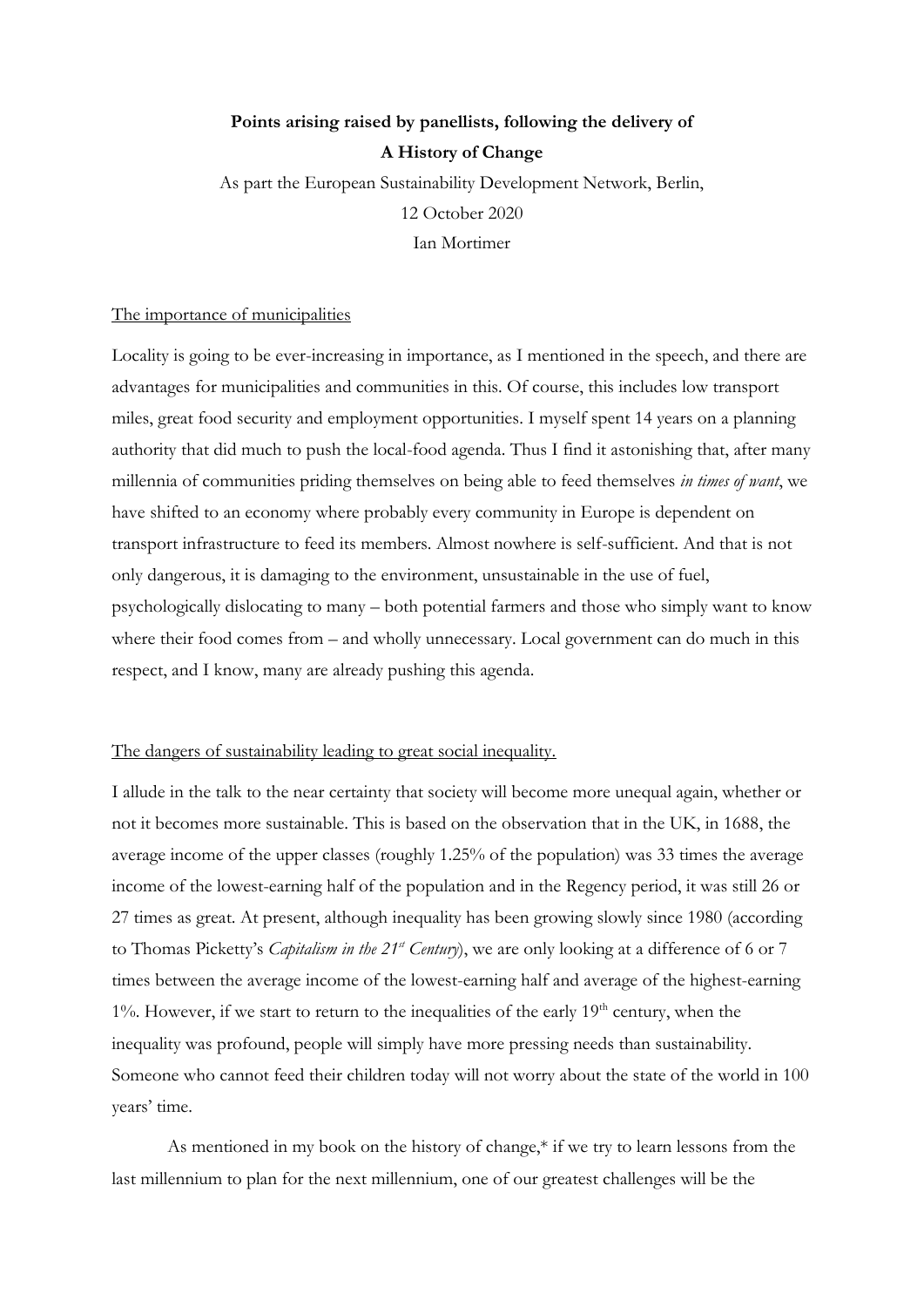sustainability of land use. We can make more energy; we can invent more ways of producing food; but we cannot make more land. If we have a greater proportion of people disenfranchised and disempowered by having to pay exorbitant amounts of money for a roof over their head – or, worse, cannot obtain shelter – they will hardly care for the collective good of society in the long run. And yet if we hand over all our land to accommodation, we will end up with the very opposite of the 'garden' the young folk want for their future. We need green spaces to feel positive about ourselves; a world of urban areas is not the solution. Thus over the next 200-300 years, land use will become the crunch issue. Provided we live that long.

\* This is known by several titles: *Centuries of Change* in the UK in hardback and audiobook; *Human Race* in UK paperback; *Millennium* in the USA; *Zeiten der Erkenntnis* in German; *Il Libro dei Secoli* in Italian; among other languages.

#### Covid-19

The one great positive that has come out of Covid-19 (Corona/Coronavirus) is to demonstrate to everyone throughout the world that radical and sudden change across the whole of society is possible. That surely has to give everyone hope.

When people ask me as a historian how the Covid-19 compares with plague, smallpox and cholera, I tell them there is simply no comparison. Those diseases were far more deadly. But the real reason there is no comparison is that in those days, people simply got on with their business and left it to luck as to whether they contracted the disease – either that or god. Today, we expect our governments to look after us. A major change has taken place. Leaving everyone in society to take their chances is not something that any head of state sees as an option. Perhaps the widespread notion that governments have a responsibility for the wellbeing of their citizens is perhaps further grounds for optimism that they will do more for their future wellbeing.

On the practical level, Covid-19 has allowed us any hardly any respite from environmental damage. For every plane that it is not flying there are buses and trains travelling with no one on board, as people minimise risk by eschewing public transport. It is probably obvious to all that Covid-19 presents us with threats to our past achievements as well as future opportunities.

#### **Optimism**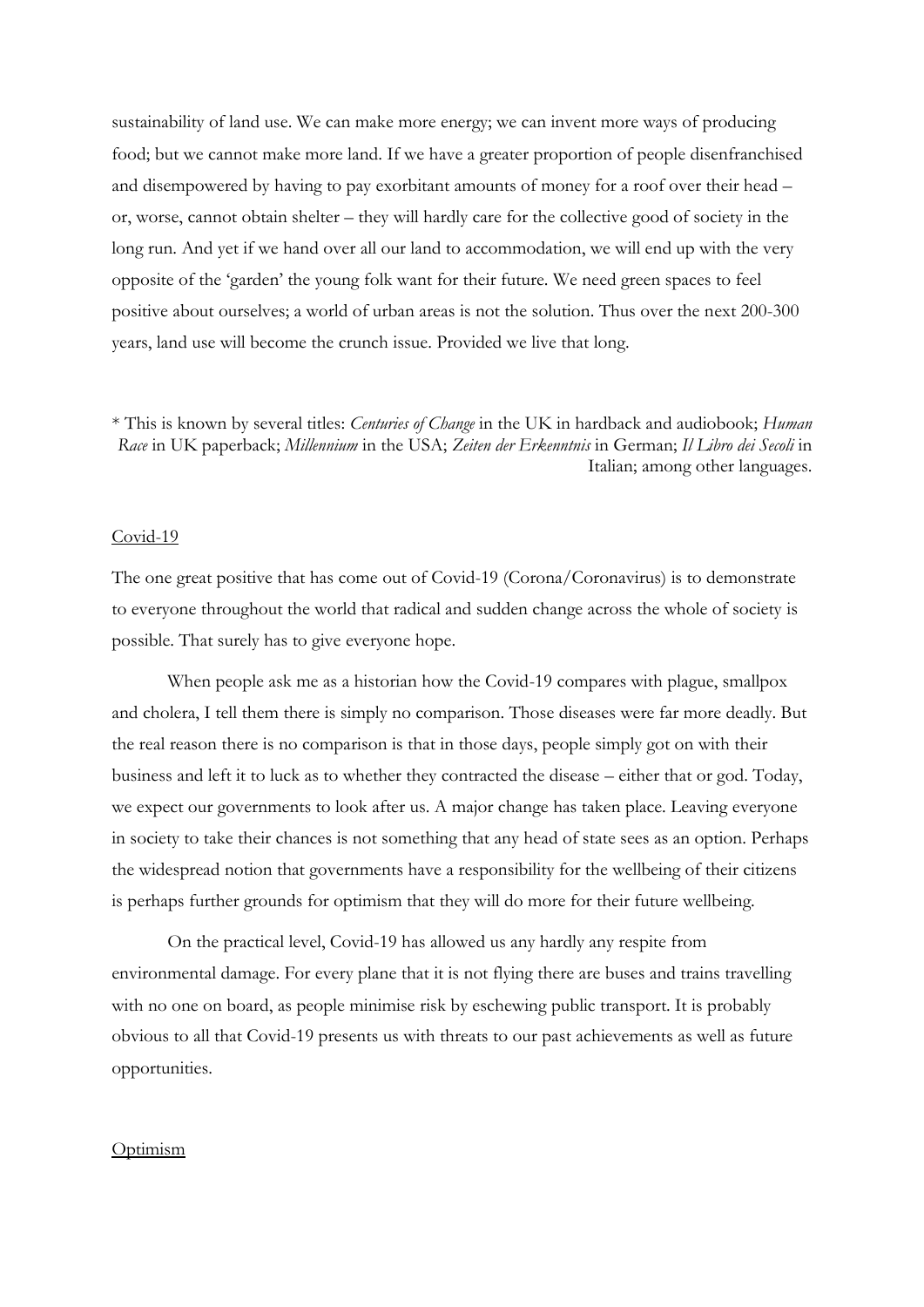Pete said he started as an optimist and became increasingly pessimistic about our capacity to change. I understand that entirely. I replied that an earlier version of my speech was far more pessimistic about the lessons from history. This was a section that I cut from an earlier draft:

Giving things up is different from taking things up. Inventions enter our culture at specific points and cannot normally be un-invented. Renouncing things, however, is a continual process. If the sustainability of the world were finally to be achieved at noon on a certain day, would the afternoon of that day be glorious? No, not at all, because as soon as noon struck, the hour hand would move on. The achievement would start to fall apart. Historically, renunciations are hard because they are never-ending processes that have to be controlled and enforced, unlike the consequences of inventions or disasters.

This is an important distinction because, as far as I can see, no renunciation in our history has ever been the consequence of external pressures, such as the weather or a disease. People who lived in towns and villages that were being eroded by the sea frequently left it until too late to move away, and they lost everything in a final, dreadful storm. The port of Dunwich in 1286-7 is the classic English example. When syphilis came to Europe in the late fifteenth century, although most kingdoms tried to restrict the spread of the disease by prohibiting the bathhouses where prostitutes worked, many men still took the risk of seeking out available women. Even though we knew all about the dangers of plague and quarantine in 1665, in that year a London house that had been boarded up by the authorities because a person inside had plague, was opened by the mob and the inhabitants liberated, to general rejoicing. How many would have died anyway we cannot say but, partly as a result of such behaviour, one fifth of the whole city died of plague, 12,000 of them in that same parish. People feel they can ignore external threats. What makes them change their behaviour is the pressure for change from *within* society, not from outside. As mentioned above, past renunciations such as slavery and cruelty have only taken place when a nation has felt secure enough in its basic requirements to turn its attention to moral issues. It doesn't matter how terrible the fate that awaits them: people have historically ignored the threat of natural disaster because it is just that, a threat, and they interpret that not as a clear and imminent danger but as an opportunity – for they might get away with it.

This is the frightening problem we face. The increasing environmental unsustainability of the world is not in itself a social pressure. It therefore does not in force change. For it to do so, it needs to manifest itself as a political pressure. To return to Hegel's contention – that people and governments never learn from history – although he is demonstrably wrong in respect of internal